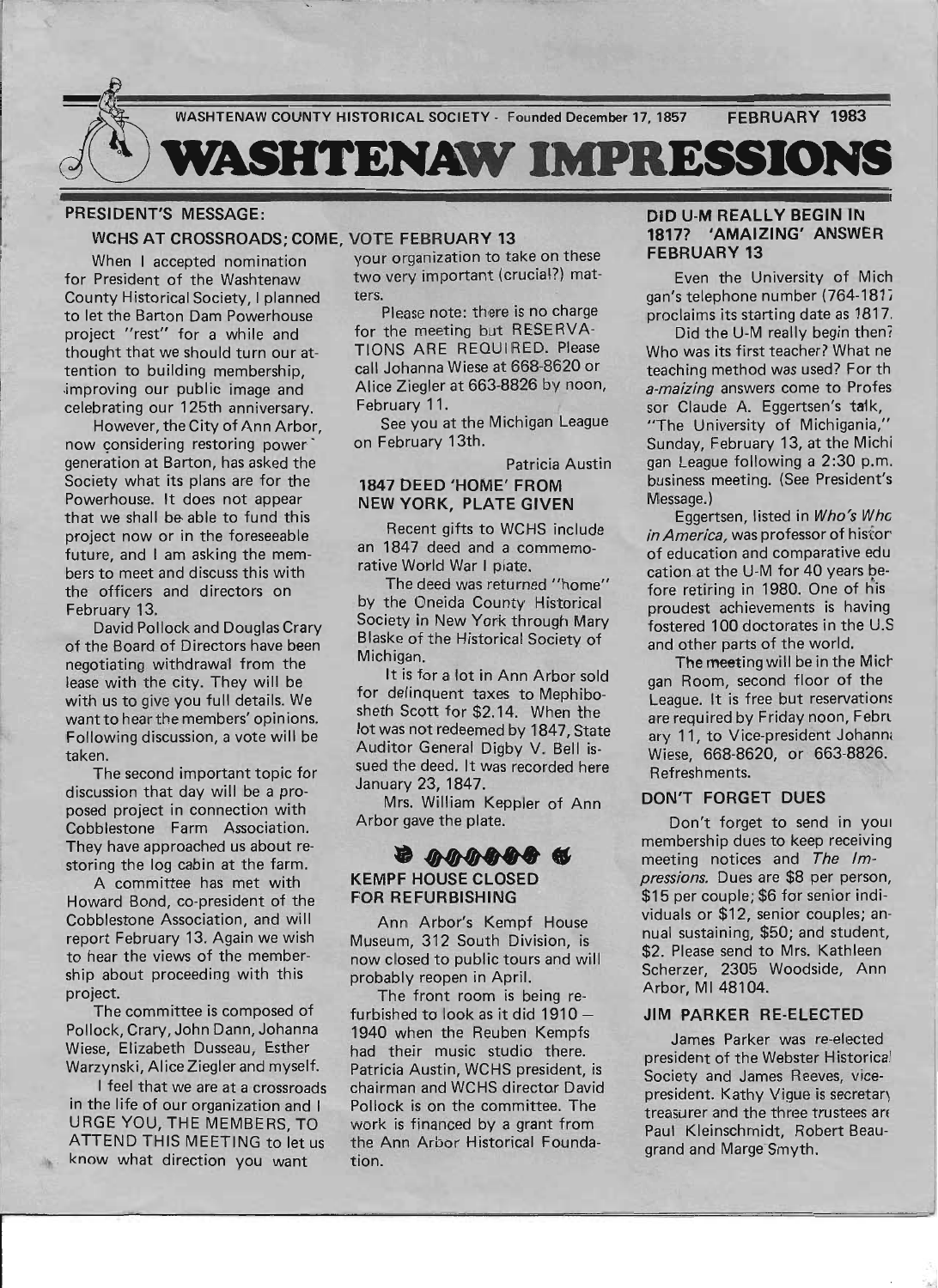# **ANN ALLEN, FIRST LADY OF ANN ARBOR**

Ann Arbor was named for a Southern lady from Virginia who was probably never very comfortable with the "New England Yankees" who chiefly populated the town her husband founded in Michigan Territory in 1824.

Probably few of the other pioneer wives had studied French and music at a private school, Russell E. Bidlack, dean of library science at the University of Michigan, said. In that sense, she was the first *lady* of Ann Arbor.

Dean Bidlack told the story of Ann Allen at the Washtenaw County Historical Society's 125th anniversary celebration November 14 at the Ann Arbor Inn.

Dean Bidlack, Society president in 1961-62, is author of John Allen and the Founding of Ann Arbor. \* He has since done additional research on Mrs. Allen.

If Mrs. Allen had had her "druthers", she probably would I iave lived out her life in Virginia. But she was orphaned before she was three, widowed at 21 with two children and remarried in a match of convenience to a gentleman who turned into a restless adventurer.

Fate took her across the ocean to Ireland, to the Michigan frontier in a covered wagon and to New York City to live on Broadway before she returned to Virginia for good.

Ann Allen is memorialized today in two places  $-$  on a simple gravestone in the yard of the oldest Presbyterian Church in Virginia, in the Shenandoah Valley, and in the unique and widely-known name of the county seat of Washtenaw County, Michigan.

Near Augusta Stone Church at Fort Defiance, a few miles from Staunton, Virginia, is her gravestone, inscribed, "Ann I. Allen, Died Nov. 27, 1875, in the 79th Year of Her Age."

She was descended from French Huegenots who fled to Ireland. Her father, Thomas Barry was born about 1770 in Londonderry. About

-Michigan Historical Collections, Bulletin No. 12, December 1962.



Ann Allen, 1797 - 1875 A beauty in younger days, now grown old. 1790 he followed a cousin, John McKim, to America and clerked in his store in Baltimore before going into business for himself at New Market on the eastern shore of Maryland. There he met Ann's mother, Ann Isabella Smith.

The Smiths were a "high family related in some way to William Penn," Ann Allen wrote in an 1867 letter. They opposed Ann's mother's marriage at 16 to Barry and disinherited her.

The Barrys soon moved to Staunton, Augusta County, Virginia, where he established a store and Ann Allen was born. Ann Allen's mother died when she was only nine days old and her father died before she was three.

She was sent to her wealthy cousin in Baltimore, "Uncle McKim", who sent her with a nurse, to her grandmother in Ireland. In 1806, Ann returned to America with her grandmother, Sarah McKim Barry, 66, and her Aunt Ellen (actually Eleanor Barry).

(Three great-grand-daughters who live on the McCue homestead in Virginia today own the French Bible, published in 1686, which little Ann carried back to Ireland, Dean Bidlack said.)

Ann was left with the McKims to be educated. John McKim, president of the Bank of Maryland and later founder of the Baltimore and Ohio Railroad, sent her to a private girls school.

She was married at 16 to Dr. William McCue, 26, a graduate of Washington College and the Philadelphia Medical School. They lived in Lexington, Virginia, where two sons were born, John in 1815 and Thomas in 1818. Dr. McCue died of typhoid fever that same year.

Ann and her two sons were taken in by James McCue, her husband's brother. He was named guardian of her sons.

Three years later, she married widower John Allen who also had two small children, James Crawford Allen, 1816, and Elizabeth May, born 1818.

Even though the Aliens had been a respected landowning family, the McCues and Ann's Uncle Andrew Barry opposed the marrjage because they knew Colonel Allen was deeply in debt and John was involved in the debts.

Daughter Sarah Ann was born to the Aliens May 10, 1823, and two months later, creditors foreclosed on Colonel Allen and ordered him to vacate his home by October 1, 1824.

In the fall of 1823, John Allen started for Baltimore with a herd of cattle he had "bought up" on credit and disappeared. Weeks passed. Rumors of assassination circulated. The tax collector wrote "absconded" after his name.

Actually, after selling the cattle, Allen went to Buffalo and on to D'etroit where he met Rumsey, a farmer from Genesee County, New York, who also dreamed of getting rich buying and selling land.

They bought land, had the good fortune to have it designated the county seat, and platted the village. By August John sent for his parents and insisted they bring Ann.

After prayer, the relatives decided she had better go but her two sons, 9 and 6, should remain with their uncle. " Henceforth, she would be torn between her restless husband in Michigan and her orphaned sons in Virginia," Bidlack said.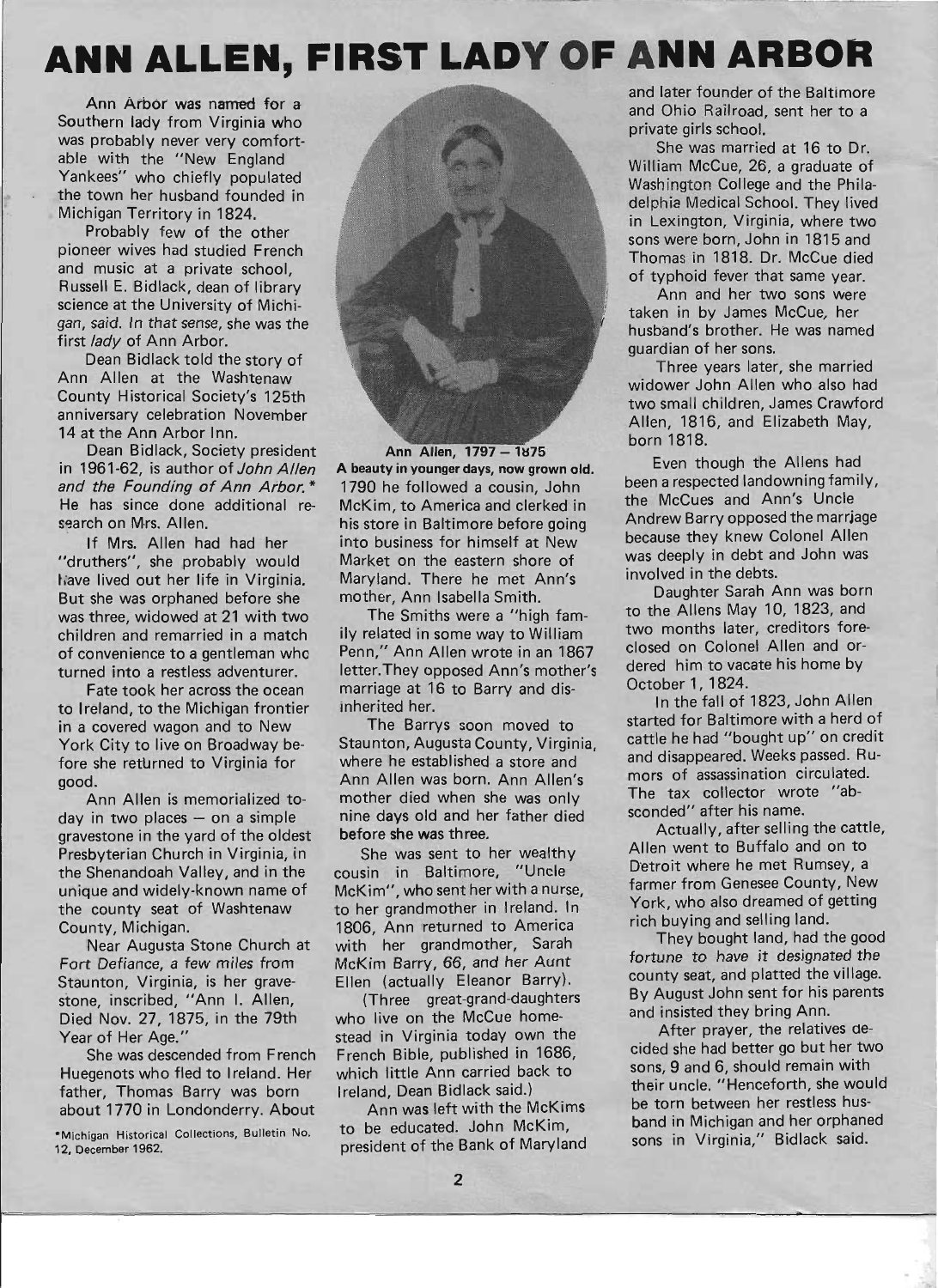The Aliens left Virginia August 28, 1824, and arrived in Ann Arbor October 16.

,

Four months later, John wrote his Aunt Jane Trimble in Ohio telling her how contented they were in their log cabin. But little is known of Ann from 1824-34 as none of her letters have been found. Ann Arbor neighbors considered her melancholy but John Allen prospered and Ann's life was more comfortable than that of most pioneer women.

A German traveller, Karl Niedhard, who visited Ann Arbor in 1834, ten years after its founding, wrote in a German magazine:

"Six (ten) years ago he (John Allen) had considerably less than nothing. Now he lives like a prince in a magnificent house and his property increases daily. No wonder! The half-acre building lots which cost him 75 cents, he is now selling for several hundred dollars."

By 1834, John Allen owned stores, mills, houses, lots, fine horses, and an expensive carriage with driver. He owned thousands of acres of Michigan land and stock in several companies. Besides Ann Arbor, he had founded two other towns - Spring Arbor in Jackson county and Richmond in Allegan.

The earliest extant letter of Ann Allen (June 20, 1834, to her son, Thomas, 16) is full of typical mother's advice to improve his mind, love his brother and tells how much she longs to see him.

"I feel very anxious about your improving your mind. Now is the time to lay up a store of useful knowledge. I see your qUite deficient in the first rudiments of learning. You and John are awful spellers . . . do pay some attention to this branch of your learning.

It also says, "Emigration to Michigan is great  $-$  we have, I might say, from all parts, great many from New York, New England, quite a number from London in Europe and from counties adjacent, Ireland, Scotland and large number of German Swiss.

"There are three daily lines of stages runs this place . . . We have a Presbyterian (and) Methodist

places of worship, and, also I am sorry to say, a building just finished for a Universalist Church. The Courthouse is completed this summer."

The next year she wrote, "This place improves very fast, it is aston· ishing. The emigration to the west is so great, they expect to start the railroad from Detroit to pass through here in the spring. It is thought the capital will be removed from Detroit here, as this is the most central place."

ON NAMING OF ANN ARBOR While Elisha Walker Rumsey was cofounder of Ann Arbor, Dean BidlacK' says, "From the start, John Allen was the leader."

As to the romantic legend that Ann Allen and Mary Ann Rumsey sat under an arbor and sewed while their husbands built cabins and named the town for both of them, Ann Allen didn't even set eyes on the place for several months after it had been platted as "Annarbour".

Dean Bidlack found no evidence Mrs; "Rumsey was called "Ann". He thinks the "Ann" in Ann Arbor was Ann Allen.

As to "arbor", "Mary Clark, Ann Arbor's first historian, wrote in 1852, 'The original site of the village was a burr oak opening, having the appearance of an arbor, laid out by the hand of taste: " In Allen's day, that is what "arbor" meant.

'*I'* ... In 1837, John and Ann Allen moved to New York City where he opened an office on Wall Street and established the American Exchange Company to deal in western land. He bought a house on Broadway.

. In February, 1837, Ann wrote to son Thomas, "You mention going to the West in the Spring. You better mature that well, before you undertake it. Ohio, I should give the preference to. Michigan is cheifly settled by New England Yankees (cunning as Foxes), and northern speculators, so I do not know what chance you would stand amongst them."

John Allen was ruined by the panic of 1837 and moved back to Ann Arbor in October 1838.

Ann wrote of her husband, "He talks sometimes of living in Ann Arbour, at other times going

to this new place which I speak of (Richmond) .. . .. he thought he ahould visit Texas this Winter. His mind is as unsettled as ever . . . Let me hear from you very soon, (but) pay the postage on your letters.'

In 1841, Ann wrote, "I am poor and needy. I cannot get the cheapest calico dress without someone gives me the means to purchase it . . . It is especially hard times in Michigan . . .business is at a standstill."

In 1842, she wrote, "Mr. Allen I think will leave for St. Louis in November. He wants to get another new home. How pleased I should be if he was of a contented disposition."

John Allen's brother wrote, that John and Ann "not living happy together," agreed to separate, and she, with her daughter, left Ann Arbor and returned to Augusta County, Virginia in 1844. Three years later, daughter Sarah married Dr. J. A. Waddel of New Hope, Virginia, who was much older than she.

Henceforth, Ann Allen divided her time between son Thomas and daughter Sarah. Professor Bidlack learned from descendants that her son John, about whom she was so concerned in her letters, was alcoholic. Ann blamed herself for leaving him without a mother.

The same year Ann Allen returned to Virginia, John Allen was elected to the Michigan Senate as a Democrat from the second district. He served to 1848. Never a church member, he also was converted by the teachings of Emanuel Swedenborg and joined the New Jerusalem Church.

In 1850, Allen joined the California Gold Rush and died in San Francisco March 11, 1851, age 55. Ann lived for another quarter century.

A granddaughter wrote of Ann, "She was rather small and frail looking. A very interesting talker and good reader. Grandmother would read aloud.

"I heard her speak of her trip to Michigan that she took on horseback in 1824 carrying her little daughter in her lap the entire way. How frightened she was for they

:-'.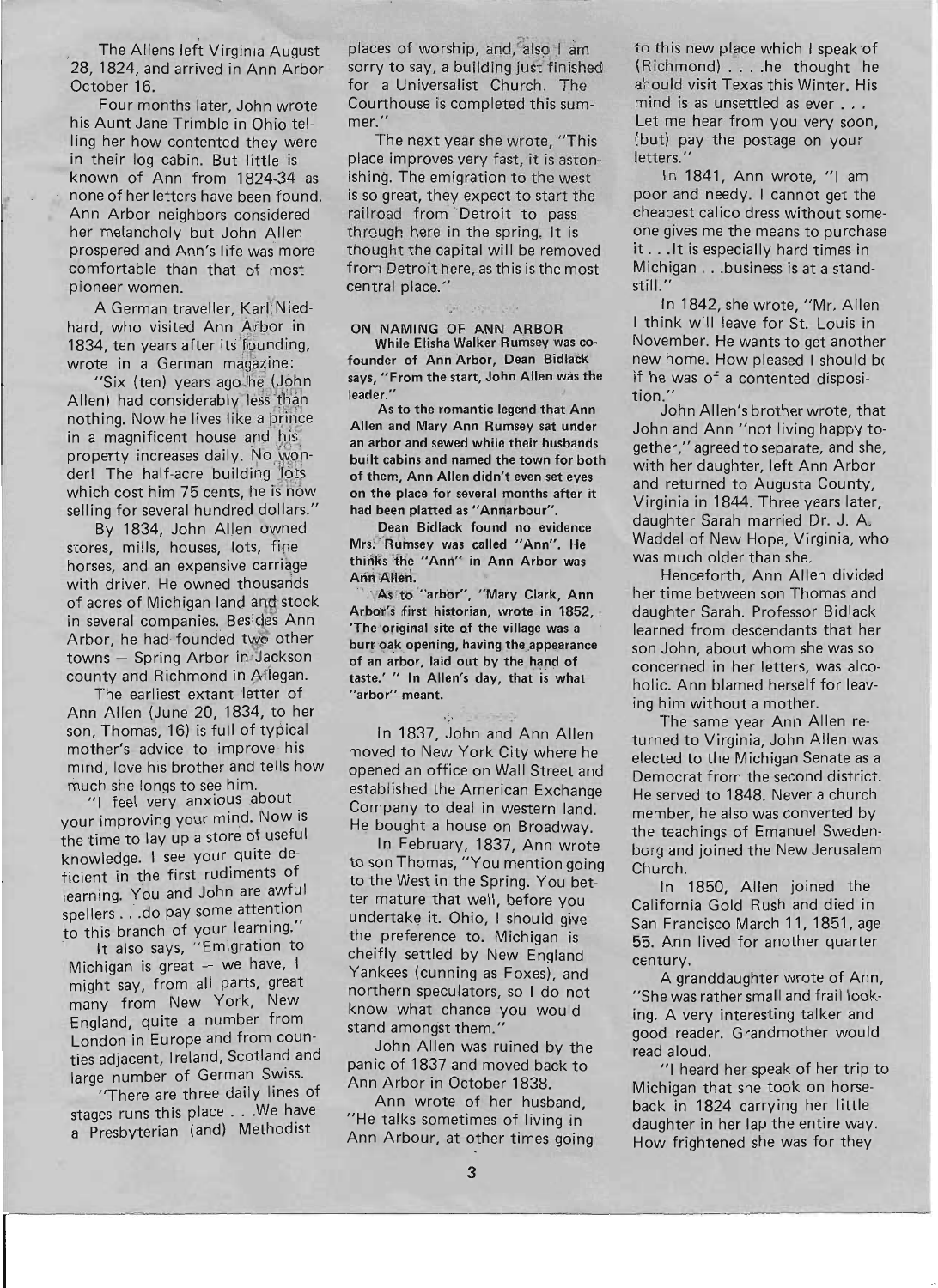

#### AUGUSTA STONE CHURCH

Ann Allen is buried near the oldest Presbyterian church in Virginia, built in 1749 at Ft. Defiance near Staunton. had camped near an Indian camp and she expected to be scalped as the night came on.

"That frequently an old Indian would come to their house (in Ann Arbor) and sit down in the chimney corner for hours and smoke his pipe, and only now and then make a grunt.

"They would come for salt. You had to be particular always to fill the vessel level full, for they would not have it any other way.

"Her Scotch accent (actually Irish) was attractive to me. She alvvays said, 'me own' and spoke of her dress as 'me frock'."

In 1978, Professor Bidlack and his wife visited three of Ann's great granddaughters living in the 1850 ante-bellum home of Thomas McCue.

They related that when she travelled, she wore several dresses at a time rather than packing them in a trunk.

They also recalled their father telling of when he was a little boy hearing Ann and her best friend Miss Lucy, both deaf, shouting, and someone would say, "That's Grandma and Miss Lucy telling each other secrets."

Ann's obituary In the *Staunton*  Spectato<sub>i</sub> said,

"She was a lady of no ordinary character and remarkable for strength of intellect, and in her death severed the last link that connected her family with Staunton, her father and his brother, Andrew, being men of more than ordinary prominence in their day.

"In her name, she is the last connecting link of the Allen family, one of the oldest and most prominent families in the county."

# WCHS'S 125TH ANNIVERSARY PARTY BANNER OCCASION

WCHS's 125th anniversary celebration at the Ann Arbor Inn November 14 was attended by 120 persons including five past-presidents and the great grandson and namesake of the first president of the Society, Munnis Kenny of Webster township.

Past presidents attending were Edith Staebler Kempf (1938-39), Russell Bidlack (1961-62), Herbert Bartlett (1962-64), Thomas F. Lacy (1975-78) and David Pollack (1979- 80). Mrs. Kempf cut the cake. Professor Bidlack was the main speaker.

President Patricia Austin presided. Wystan Stevens of the Board of Directors spoke on the history of the society. Mary Egnor, chairman of the Washtenaw County Board of Commissioners, and Virginia Johansen, representing Ann Arbor Mayor Louis Belcher, read proclamations making November 14 history day in the county and city.

The newly-refurbished North Bank Room of the inn was decorated with the 15-foot banner saying, "Washtenaw County Historical Society is Washtenaw's Memory." Made by the Weissinger Sign Shop. it was used in the Society booth at the old county fair in the 1930's at what is now Veterans Park.

#### PAST-PRESIDENT DIES, RESOLUTION ADOPTED

The Society Board of Directors adopted a resolution in memory of Dr. Leigh C. Anderson, University of Michigan professor-emeritus of chemistry and past-president of WCHS in 1978-79, who died January 6.

An active Society member who also served as vice-president and program chairman, he is remembered for painstakingly repairing and refinishing the badly damaged case of Ann Arbor's first piano which was brought here in 1827 by oxcart from Detroit.

He was also instrumental, on his own, in rescuing an early log cabin of Washtenaw County and getting it re-erected on the grounds of Cobblestone Farm on Packard Road.

Two U-M music students, Larry Stuckenholtz, guitar, and Pamela Morgan, flute, played at the reception at which tea, sandwiches, red punch and cake were served. The sterling silver knife that Mrs. Kempf used to cut the cake has been given to the Society by Mrs. Austin.

Three members of Angell-Bader Cub Scout Pack 16, Den 3, supervised by Den Mother Joan Eich and Mrs. Karen AI-Saadi, escorted guests and handed out souvenir buttons. They were Geoffrey Eich, Sami AI-Saadi and Greg Buchanan.

President Austin expressed special thanks to them and to Chairman Esther Warzynski and her committee. Carol Freeman was co-chairman, with Frances Couch, Wystan Stevens and Society officers. Lois Foyle and Raymond Warzynski also helped. Jane Southwell made posters.



#### BUTTONS FOR SALE

Buttons like those given at the 125th anniversary party, inscribed "Washtenaw County Historical Society is Washtenaw's Memory", will be on sale for \$1 at the February meeting.



#### HE SHOULD SEE US NOW

In 1883 the Honorable E. P. Allen of Ypsilanti told a county Pioneer Society audience, "We are now living in the high noon of the last civilization the world will know until it is burned up, and I do not believe the progress of the fifty years to come will be equal to that of the past half-century.' From *Impressions,* August 1950.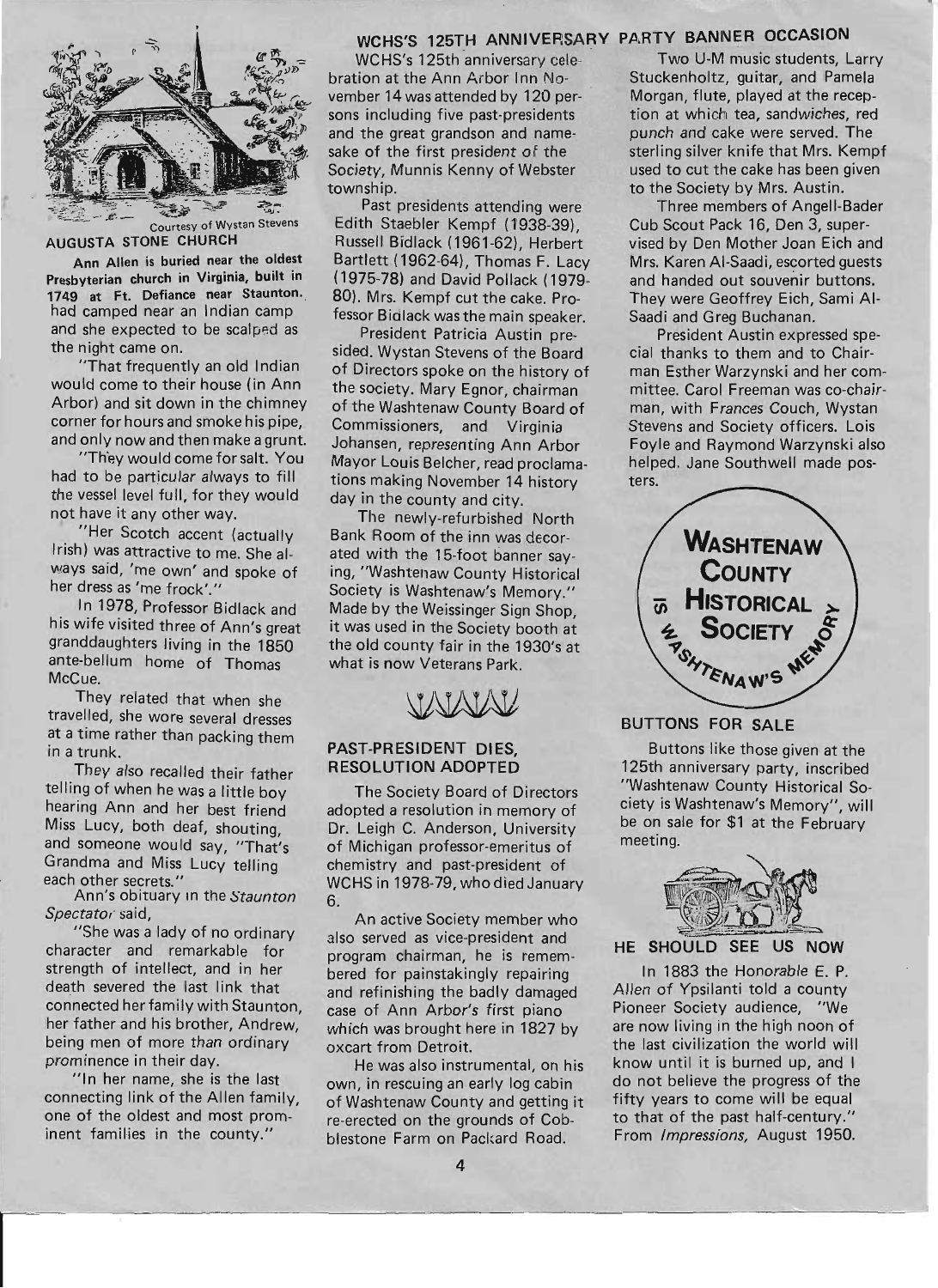### **OLDEST LOCAL HISTORICAL SOCIETY IN MICHIGAN, WASHTENAW'S, SINCE 1857, HAS HAD ITS UPS AND DOWNS, PUBLISHED HISTORY, BUT STILL NO MUSEUM**

out a museum, it is, in a sense, just beginning, Wystan Stevens, local "Usually the biographies were to see a Society exhibit. More<br>historian told the 125th anniver- inserted after payment of a pre- recently our artifacts have been historian, told the 125th anniver- inserted after payment of a pre-

gan, founded in 1828, is the oldest in a vanity publication of this era." a museum. That, I think, should society he said "But we have a They tended to emphasize the be the main thrust of this organizasociety, he said. "But we have a They tended to emphasize the

citizens including John Geddes of stances. Geddesburg on the Huron and Half the Beakes history is concluded. 1857, at the Courthouse "for the for the book. The same was true of purpose of organizing a Washtenaw county atlases, he said. Historical Society." Kenny was "The first atlas in 1874 was a elected president in January 1858. compendium not only of maps of

lagged. There were no newspaper tored pictures of farms with all the renorts from 1862 until 1873 when privies and manure piles removed reports from 1862 until 1873 when interest was building because of the by the artist who was paid \$50 a approaching United States centen- half page or so for insertion. In our nial in 1876. The society was re- local atlas there were even one or organized by Geddes and others as two which said this fine farm is for<br>the Washtenaw County Pioneer sale, please contact so-and-so." the Washtenaw County Pioneer

perpetuate the memory of the cast the orientation of the society. activities and accomplishments of That finally occurred here in the pioneering forefathers, Stevens 1929 with the final  $-$  we hope  $-$ 

history so much as a continuum. parently under the aegis and It involved the first people who got prompting of Alexander Grant to a place. It didn't necessarily af-<br>Ruthven, University of Michigan fect those who came later except president. Apparently because of the lamp of reverence burning for that the U-M would be a mentor those who had suffered hardships and protecting arm. on their behalf. Stevens thinks there was an ex-

States centennial there was a lot of them meeting space and maybe interest in publication of history. museum space, too, but that did The Washtenaw Pioneer Society by not happen. 1881 had gathered enough informa-<br>
As long as 100 years ago, the<br>
tion to issue a substantial volume<br>
society realized it had a mission tion to issue a substantial volume society realized it had a mission<br>put out by Chapman and Company to presence artifacts. Collection has put out by Chapman and Company to preserve artifacts. Collection be-<br>in Chicago, that runs to 1452 pages, and and the society had oxhibite in

with an organization that put out a years. For a while things were

Society, the oldest local historical Samuel Willard Beakes, a mayor of now.<br>Society in the state has had its ups Ann Arbor, a Congressman and "I remember as a child being Society in the state, has had its ups Ann Arbor, a Congressman and a "I remember as a child being<br>and downs, but at age 125 and with-<br>member of this Society nublished a led over on a school bus trip to member of this Society, published a<br>history.<br>Bach School in the Old West Side

sary audience. Scribed fee, so you are not going to stored in barns and now in other The Historical Society of Michi-<br>
founded in 1828 is the oldest in a vanity publication of this era "a museum. That, I think, should

grand tradition going back all the bright side although in the  $1881$  tion.<br>Way to  $1857$  as the original local history there was a fascinating "There's room for new hisway to 1857 as the original local history there was a fascinating "There's room for new his-<br>society in Michigan "Society in Michigan" society in Michigan of the chapter called "Dark Deeds" which toriography, new collectin society in Michigan." chapter called "Dark Deeds" which toriography, new collecting, and I<br>The Michigan Argus of Novem recounted every murder in the hope someday soon a building to The Michigan Argus of Novem-<br>27 1857 reported a call from county to date and all the circum-<br>27 1857 reported a call from county to date and all the circumber 27, 1857, reported a call from county to date and all the circum-<br>
citizens including John Geddes of stances.<br>
and interpret it to the public, "he

Munnis Kenny of Webster, for a fairly straightforward local history **JUDGE DEXTER, COMPUTERS**  county convention December 17, and half is the biographies that paid **TO BE GENEALOGY TOPICS** 

As the Civil war raged, interest townships but of very nicely doc-

Society. **After the original founders had** The object back then was to vanished it became necessary to re-

said. reorganization and renaming of the<br>People at that time didn't see society. The reorganization was an society. The reorganization was apthat they were supposed to keep his interest there was an assumption

At the time of the United pectation the University would give

hicago, that runs to 1452 pages. gan and the society had exhibits in<br>In 1891, the society cooperaten the Courthouse on and off for many the Courthouse on and off for many Portrait and Biographical Album of stored in the old city hall annex

Washtenaw County Historical *Washtenaw County*. In 1906, where the City Center Building is

Frank Wilhelme, former director of the Historical Society of Michigan, now director of alumni relations with the U-M School of Business Administration, will talk about Judge Samuel W. Dexter, founder of Dexter, at 2:30 p.m. Sunday, February 27, at the Genealogical Society of Washtenaw County meeting at Washtenaw Community College.

Use of microcomputers in genealogy research will be discussed at the March 27 meeting by Peter Schaldenbrand of the Farmington Society and past-president of the Detroit Society. Beginner's session at 1 p.m. each time.

#### **HAZEL PROCTOR INVITES FRIENDS TO WRITE**

Hazel Proctor, WCHS past-president, reported in to Corresponding Secretary Ethelyn Morton at Thanksgiving that she is now working in Austin, Texas, where she was born, and she'd like to hear from Ann Arbor friends. Her address is: 8803B Westover Club Drive, Austin TX 78759. triends. Her address is:<br>tover Club Drive, Austin,<br>**A. C. C. C. C.**<br>iedler, 663-8826

Editor: Alice Ziegler, 663-8826 Keylining: Anna Thorsch Printing: Whiz Print Mailing: Ethelyn Morton, 662-2634 Published September, November, February, April, May.